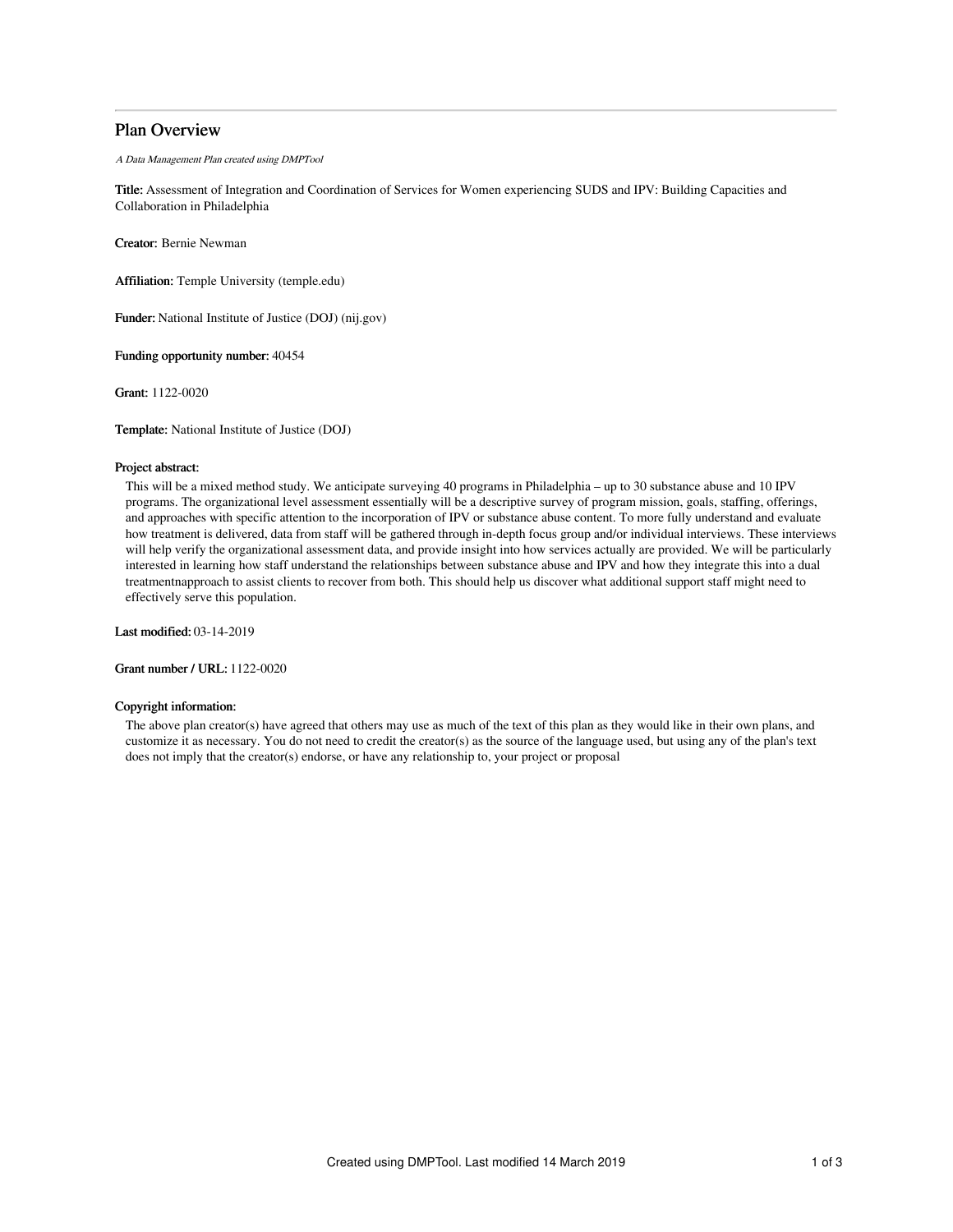#### Data formats and software standards

#### Provide information regarding data formats (quantitative/qualitative/spatial) and software with which data will be collected, entered into a database, stored, analyzed and transferred. Standard commercial software or software typically acceptable to National Archive of Criminal Justice Data (NACJD) should be identified for use in the proposed data collection.

We will collect both quantitative and qualitative data through completion of an organizational assessment tool (see Appendix ), written questionnaires with open and closed questions that will be administered by individual personal and telehone interviews, and document review. We will also run focus groups in which we will administer a brief written questionnaire collecting quantitative variables on data such as number of clients seen with both substance abuse issues and a history of or current exposure to IPV. We will audiotape and create a written transcript of focus group responses and discussion. All data collected will be confidential. We are adopting the followng statement of consent from the Inter-university Consortium for Political and Social Research (2012):

"We will make our best effort to protect your statements and answers, so that no one will be able to connect them with you. These records will remain confidential. Federal or state laws may require us to show information to university or government officials, who are responsible for monitoring the safety of this study. Any personal information that could identify you will be removed or changed before files are shared with other researchers or results are made public."

We will use Microsoft Excel and Word software along with the Statistical Package for the Social Sciences (SPSS) to enter and process data. We will create password protected files for all software generated files. Any hard copies of data will be stored in a locked file cabinet in the PI's Temple University office.

### Data collection

#### Describe the procedures by which you plan to collect data along with anticipated units of analysis (e.g., individuals, locations), levels of analysis and other identifiers for each data file submitted upon completion of the funded research; or a description of planned use of existing data, if applicable.

We will recruite a purposive sample of substance abuse treatment programs serving women in the Philadelphia city limits. A sampling frame of organizations will be produced through internet lists of substance abuse treatment programs in Philadelphia. We will cluster organizations by type of services (inpatient, outpatient, intensive outpatient). We will collect data through personal interviews with individuals who are in administrative leadership positions and in direct service positions. We will also review documentation of organizational archives such as mission, core values, intake and assessment tools and treatment plan templates.

### Privacy and informed consent

If the proposed research includes collection of information identifiable to private persons, include: a description of all assurances of confidentiality made to those persons; a copy of the consent form that was used; a copy of the Privacy Certificate (as submitted to and approved by the funding agency); documentation of IRB approval and the IRBapproved research protocol; any information transfer agreement that was used to transfer the data with identifiers. Please see Appendices for the following: Consent form

Privacy Certificate submitted. IRB .....

## Intellectual property rights and copyright

A description of any intellectual property rights or copyrights associated with the data, data collection instruments or materials. We are not using any copyrighted instruments or materials for this study.

## Data processing

Describe any anticipated variable creation, data transformations or scale construction that may be critical to the interpretation or analysis of the data by others. We are constructing an Organizational Assessment Protocol and a Direct Practice Assessment Protocol for both substance abuse treatment agencies and for domestic violence agencies. Please see Appendices for each protocol.

#### Computer programming code or software syntax

Include a plan for submission of computer programming code or software syntax providing detail on how the data will be processed, including any significant treatments of the data, such as de-identification, imputation, filtering or weighting. All data will be de-identified.